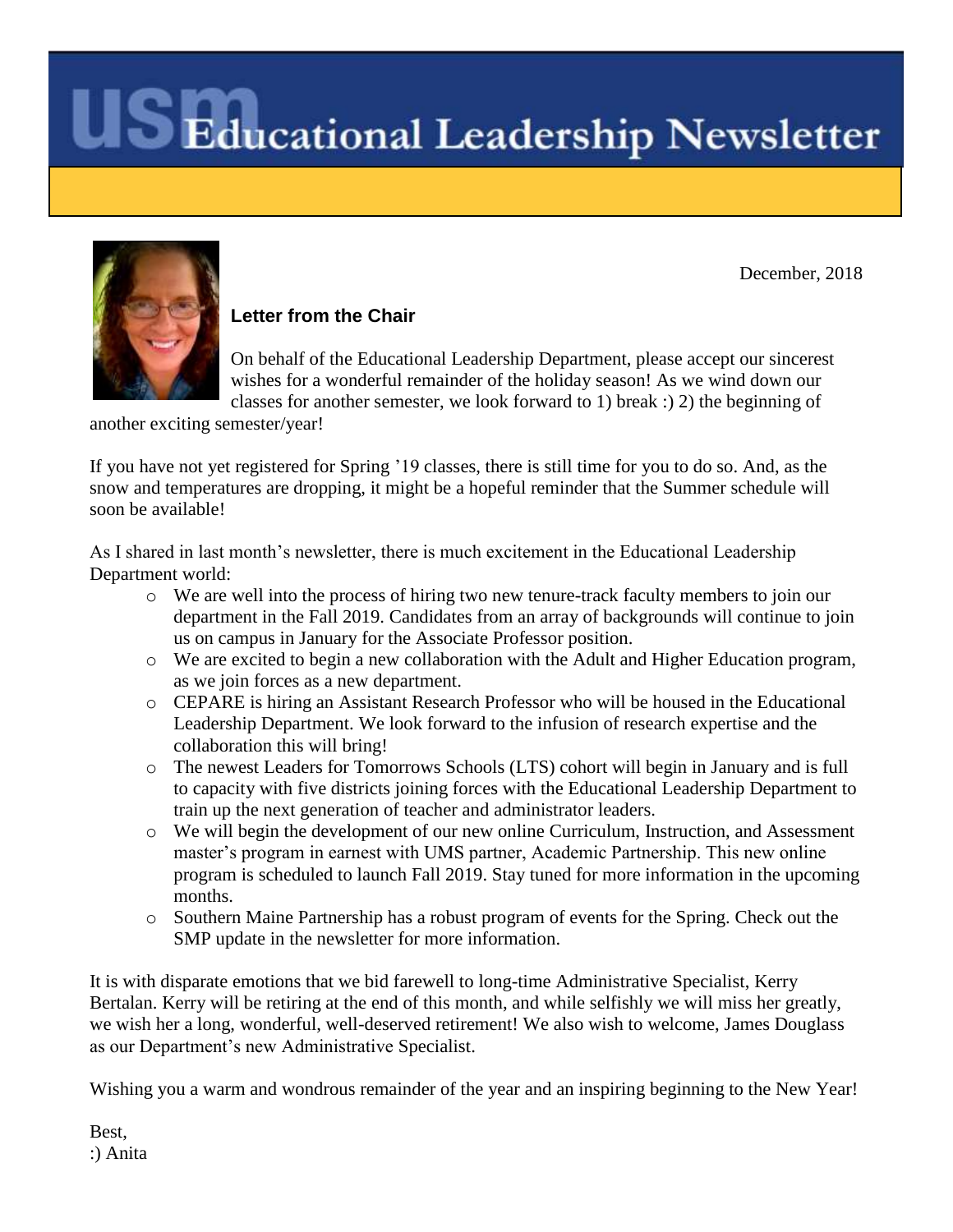### **SMP Update**

#### *High-impact Visual Learning Strategies - Mind Mapping, Concept Mapping and Sketchnoting - Part 1*

The Southern Maine Partnership series on Visual Learning held its first workshop on Wednesday, November 28. Carolyn Nichols, biology teacher (Morse High School), and Matt Drewette-Card, Director of Curriculum, Instruction and Assessment (MSAD 46 and AOS 94) were the featured visual learning practitioners. Carolyn brought her skills as a professional scientific illustrator, and Matt held forth as relatively new visual learning advocate. Matt credits his professional learning to resources and social media mentors he found using Twitter. Try these Twitter hashtag examples **#SKTCH2LRN #VisualThinking #sketchnotes** 



Carolyn Nichols (standing) and Matt Drewette-Card (in the vest sweater) led the workshop with descriptions and practice of numerous strategies for high-engagement and high impact. Examples of student work provided evidence of formative and summative assessments.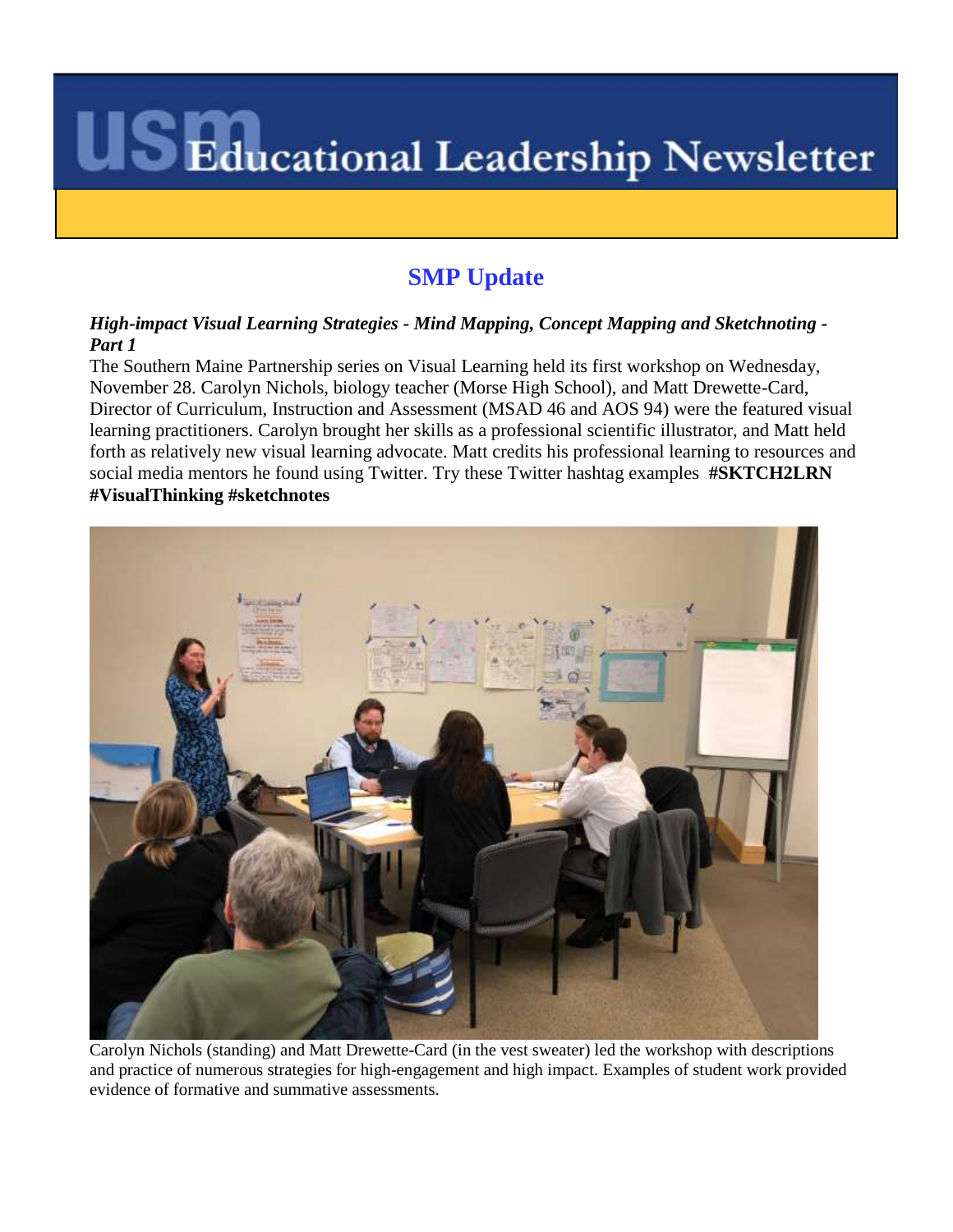To give drawing and memory see Graham Shaw's *TEDTalk* – and be prepared with your blank paper and pencil.<https://youtu.be/gj3ZnKlHqxI>

Please join us for Part 2, see below.

 *High-impact Visual Learning Strategies - Mind Mapping, Concept Mapping and Sketchnoting - Critical Friends and Feedback Session - Part 2*

**Tuesday, March 5, 4:15-6:15 Glickman Library, 7th Floor Events Room**

Registration link for March 5: <https://goo.gl/forms/IZGz0Fr6wbwbXi2I2>

**\*\*\*\***

**Other Upcoming Events:**

 **Instructional Coaching Symposium: Instructional Coaching & Mentoring New Teachers - What is the need? What are we doing to meet the need?**

**Wednesday, January 23 4:15-6:15 p.m. Glickman Library, 7th Floor Events Room**

Instructional coaching and mentoring is an emerging area of interest and professional development in K-12 schools. This session will bring together coaching leaders in southern Maine who have responsibilities to coach in areas like instruction, literacy, and assessment for learning. What is the connection with mentoring programs and requirements. This symposium will provide coaches and mentors with current practices and policies. Guest presenters to be announced.

Registration link:<https://goo.gl/forms/Y0GUpEAdCs3sYlp62>

**Principals/Building Leaders Visiting Schools session:**

#### **February 28th - Mt. Ararat Middle School, Topsham with Principal Dr. Josh Ottow**

**Focus:** "Supporting Hope and Engagement" – visioning, reading, and math achievement progress

Registration link: **<https://goo.gl/forms/ZiZCXxITUATJw5yi2>**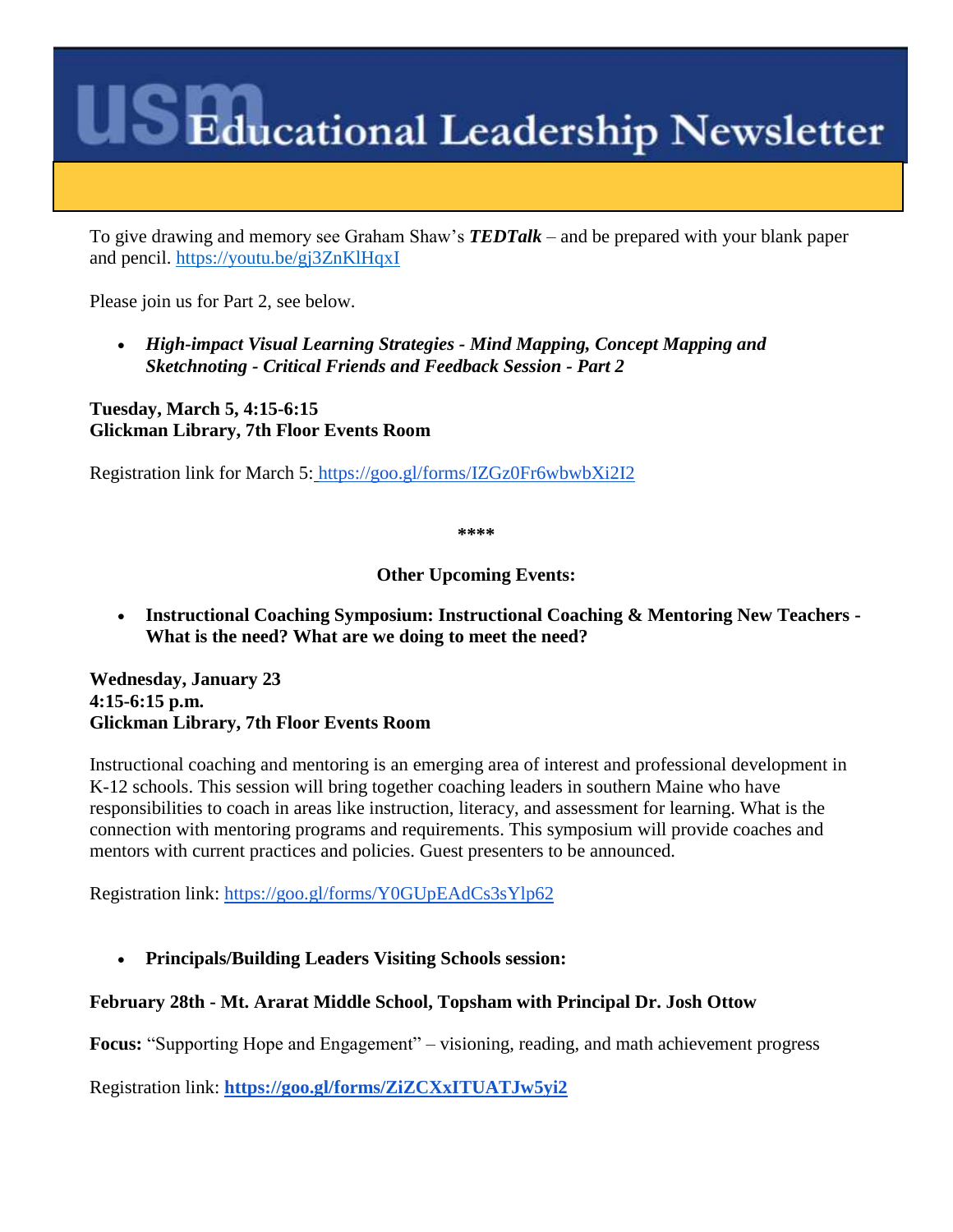#### **Major Announcement!**

#### **May 6-7, 2019 Conference**

#### **Assessment for Learning and Leading: Brain-based, High-impact Strategies for Students and Professional Learners**

Our fourth annual conference will have two themes: high-impact strategies and assessment of impact. Our invited presenter is Dr. Marcia Tate, renowned author of numerous best-selling books on highimpact teaching and learning strategies, including the following seven best-sellers: (1) *Worksheets Don't Grow Dendrites: 20 Instructional Strategies that Engage the Brain – (2nd Ed.); "Sit & Get" Won't Grow Dendrites: 20 Professional Learning Strategies that Engage the Adult Brain – (2nd Ed.);*  (3) *Reading and Language Arts Worksheets Don't Grow Dendrites: 20 Literacy Strategies that Engage the Brain – (2nd Ed.);* (4) *Shouting Won't Grow Dendrites: 20 Techniques to Detour Around the Danger Zones – (2nd Ed.); (5) Mathematics Worksheets Don't Grow Dendrites – 20 Numeracy Strategies That Engage the Brain and (6) Preparing Children for Success in School and Life: 20 Ways to Increase Your Child's Brain Power; (7) Science Worksheets Don't Grow Dendrites: 20 Instructional Strategies That Engage the Brain; as well as her most recent Social Studies Worksheets Don't Grow Dendrites: 20 Instructional Strategies That Engage the Brain.* 

We met Dr. Tate and experienced her highly interactive keynote address and workshops at John Hattie's Visible Learning conference in Chicago last July. We see an excellent opportunity to build on our assessment for learning work and are excited that she has us on her calendar. The connections to instructional coaching and adult learning will be underscored as well. For those of you have experienced Dr. Tate's dynamic, high-impact approach that she calls "growing dendrites," you will want to bring a team of leaders and teachers to our conference.



Marcia Tate, EdD is the former Executive Director of Professional Development for the DeKalb County School System, Decator, Georgia. During her 30-year career with the district, she has been a classroom teacher, reading specialist, language arts coordinator, and staff development executive director. She received the 2001 Distinguished Staff Developer Award for the State of Georgia and her department was chosen to receive the Exemplary Program Award for the state. Marcia is currently an educational consultant and has taught over 400,000 administrators, teachers, parents, and business and community leaders throughout the world.

Conference Location: Abromson Center, USM Portland Campus, Sponsored by Southern Maine Partnership, more information to follow.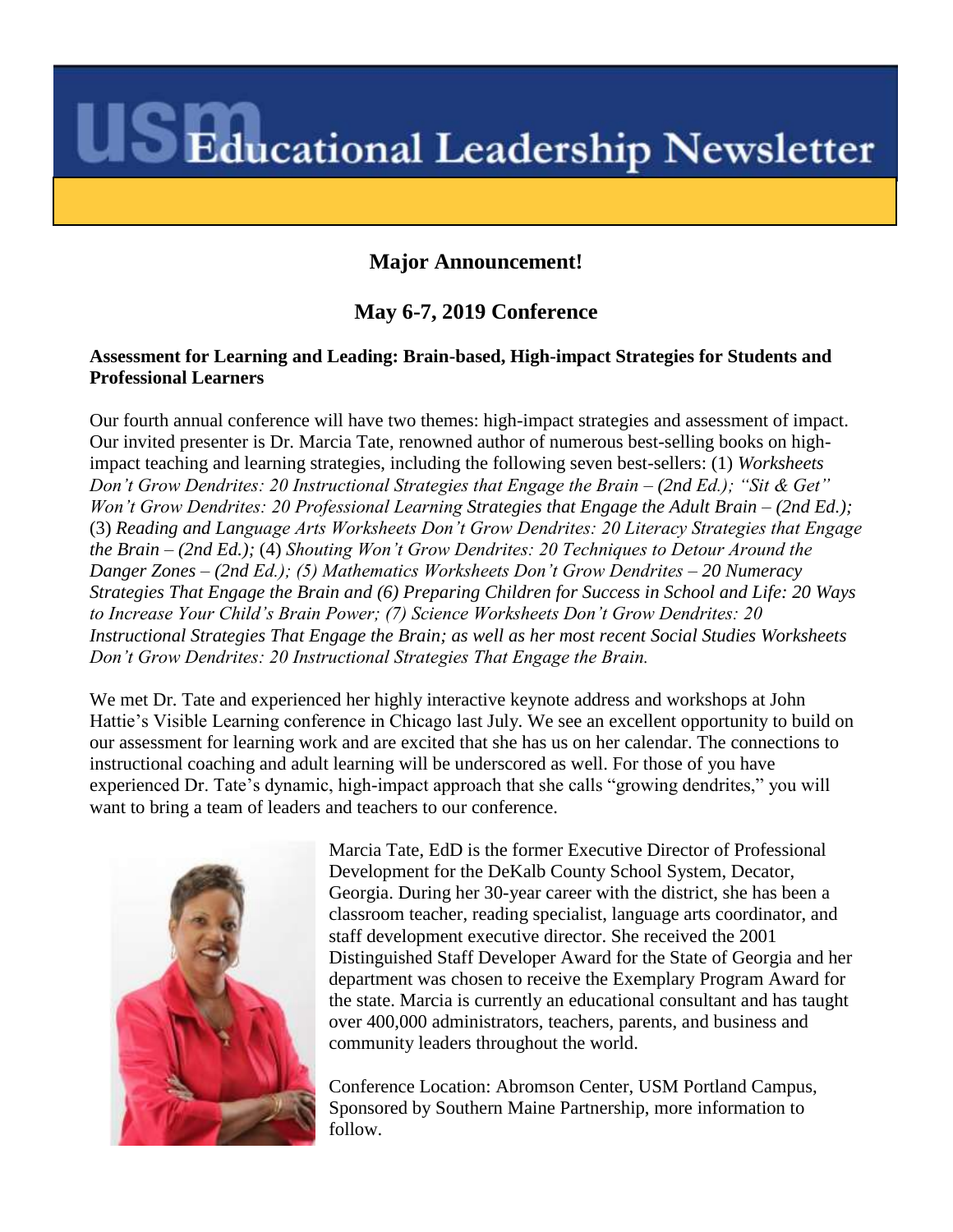#### **UPDATE on the PROFESSIONAL EDUCATOR Master's Degree**

Our Master's degree in teacher leadership, AKA Professional Educator, has a new certificate. As you all know the 30-credit graduate degree is an excellent choice for teachers who want to deepen their practice in an area of choice, and improve their skills and become more effective leaders in curriculum, instruction and assessment. The structure of the degree maximizes adult learning and allows individuals to select 12-credit hours of a concentration, for example, mathematics, science, visual and performing arts.

#### **\*\* Important Dates to Remember \*\***

Fall '18 Grade Submission Deadline – Monday, December 31.

Spring'19 tuition/fees bills are due on or before January 15, 2019.

Spring '19 classes begin on Tuesday, January 22

Last day to drop for 100% refund (classes 12 weeks or more) is Monday, February 4

President's Day Holiday (no classes) – Monday, February 18

Priority registration for Summer 2019 begins Monday, March 4

Open registration for Summer 2019 classes begin Wednesday, March 6

Spring break (no classes) – Monday, March 18 – Friday, March 22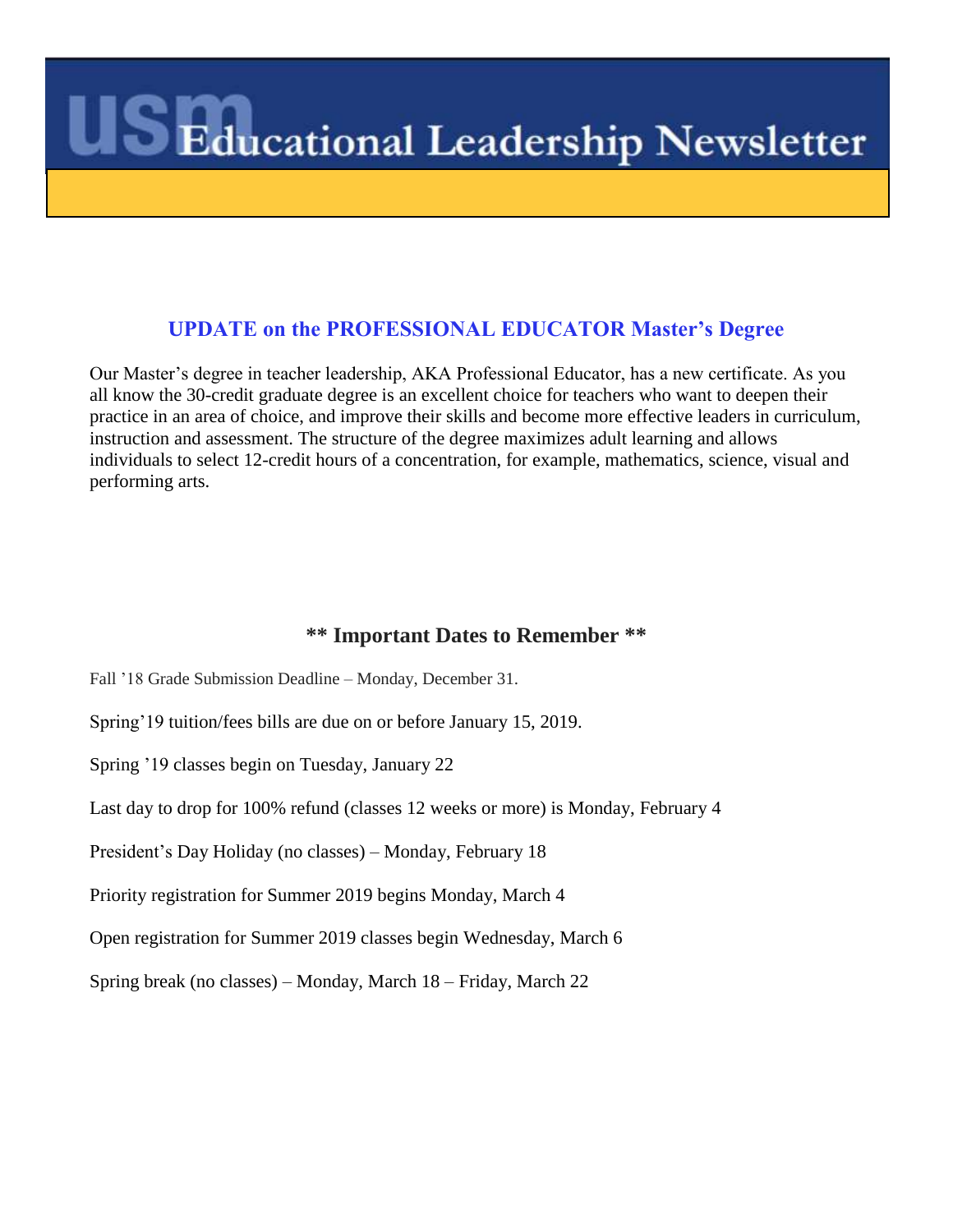### **Thinking About Internship in 2019-2020?**

#### **I think I am ready for the Ed. Leadership Internship. What do I need to do?**

The Internship and EDU 677: Seminar in School Management, should be the last set of courses you need to take before graduating from the Educational Leadership Master's. The internship can also be taken to fulfill the capstone requirement in our post-master's (CAS) in Educational Leadership program.

**Please notify Jody Capelluti** at [joseph.capelluti@maine.edu](mailto:joseph.capelluti@maine.edu) **as soon as possible** if you believe you are ready to start the Internship with the next group, the orientation will be held at the end of April 2019. Faculty will review your transcripts and contact you to inform you of your eligibility.

#### **When does the Internship and EDU 677 Seminar in School Management take place?**

EDU 685: Principals, EDU 686: Special Ed. Director, and EDU 688: Curriculum Coordinator Internships are nine graduate credits in total (three credits a semester) that span three consecutive semesters (summer, fall, and spring, respectively). The course meets once every two or three weeks for the whole year. During the summer, the meetings take place during the day, and during the fall and spring, the meetings occur from 7-9:30 PM. Individual meetings with you, your mentor, and your instructor are scheduled three times a year.

School of Education and Human Development 8 Bailey Hall 207-780-5316 [sehd@usm.maine.edu](mailto:sehd@usm.maine.edu) <http://www.usm.maine.edu/sehd>



#### Advising Questions? Educational Leadership Faculty:

Anita Stewart McCafferty 207-780-5479

Jeffrey Beaudry 207-780-5493 [jeffrey.beaudry@maine.edu](mailto:jeffrey.beaudry@maine.edu) Joseph (Jody) Capelluti 207-780-5077 [joseph.capelluti@maine.edu](mailto:joseph.capelluti@maine.edu) Thomas Edwards, Adjunct 207-780-5090 [thomas.k.edwards@maine.edu](mailto:thomas.k.edwards@maine.edu)<br>
Anita Stewart McCafferty 207-780-5479 anita.stewart@maine.edu